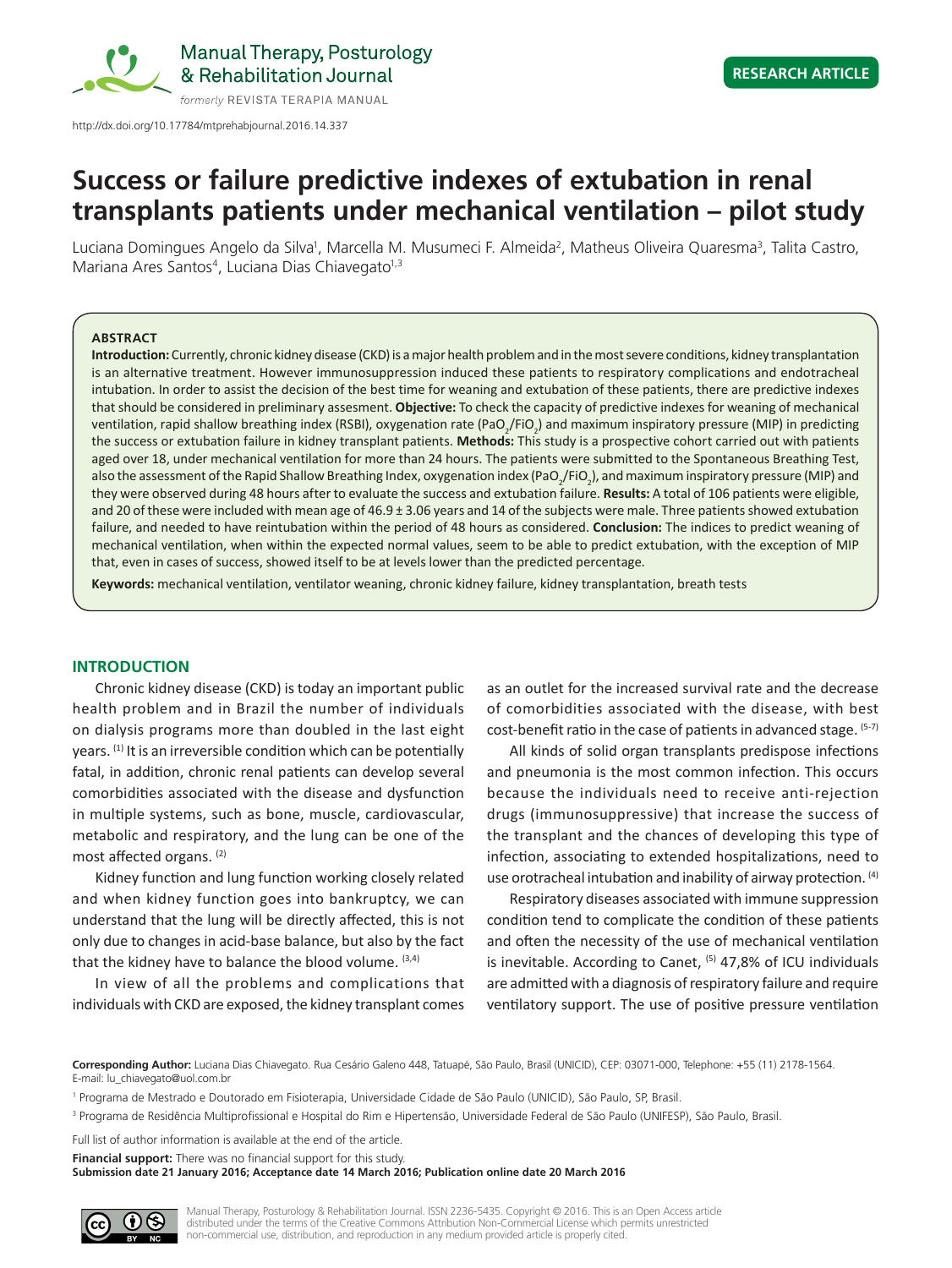

may cause renal hypoperfusion which decreases even more functionality and for these patients is extremely critical considering that they already have naturally reduced renal function due to pathophysiology of the disease itself.

Faced with the gravity of these patients, it is necessary to pay special attention in order to find the best time for weaning and extubation of mechanical ventilation. The weaning index has been a tool used by intensive care specialist to ensure the best time to discontinue the ventilatory support and the accuracy of these instruments makes the process safer for the patient and the team. (2, 4-6)

But clinical practice should be considered, so when starting the weaning phase some criteria need to be well defined. The main ones are: whether the causes which led to respiratory failure and mechanical ventilation were resolved, what are the guidelines used to reduce ventilatory support and the criteria for extubation.(7,8) According to Mancintyre, 42% of mechanical ventilation time is for the process of weaning from ventilation, (8) but the extubation success will also depend on the degree of immunosuppression, nutritional status, metabolic balance and stabilization of associated comorbidities. (9)

Even after the success of the transplant, the presence of frequent infections, the need for mechanical ventilation and immobility lead these patients to sequels, such as significant loss of muscle fibers and irreversible lung problems that associated with chronic kidney condition, can hamper the weaning and extubation of patients.<sup>(10, 11)</sup>

In view of the above, the justification of this study was to evaluate which of the weaning index of mechanical ventilation would be more reliable during the process of weaning and extubation of kidney transplant patients, aiming at the implementation of protocols in these units, since these patients require intense vigilance due to the condition of immunosuppression.

The aim of this study was to verify the ability of predictive weaning indexes from mechanical ventilation, rapid shallow breathing index (RSBI), oxygenation index (PaO<sub>2</sub>/FiO<sub>2)</sub> and maximum inspiratory pressure (MIP) in predicting the success or failure on extubation in the population of chronic renal transplant individuals and assess which of these indexes measured have a higher effectiveness in predicting success/ failed extubation.

## **METHOD**

#### **Study design**

Prospective cohort study conducted in the intensive care unit (ICU) of the Hospital of kidney and Hypertension of Universidade Federal de São Paulo (UNIFESP), from September 2014 to March 2015, in accordance with ethical standards of UNIFESP (CAAE: 02036012.2.0000.5505). The consent form was distributed and signed by the person responsible for all patients.

#### **Sample Characterization**

20 patients under mechanical ventilation with orotracheal intubation were analyzed, these being immediate or late renal transplant recipients, according to the following inclusion criteria:

- More than 18 years old.
- Mechanical ventilation time greater than 24 hours, as III Brazilian Consensus of mechanical ventilation. (12)
- • Clinical improvement (reversal of the cause that led to mechanical ventilation).
- Adequate oxygenation (PaO<sub>2</sub> higher than 80 with 40% of FiO2 and with Peep lower or equal of 5-7 cmH<sub>2</sub>O.
- Hemodynamic stability. Heart rate lower than 140 beats per minute. Without use of vasoactive drugs or use minimum doses.
- Respiratory rate lower than 35 rpm.
- • Without sedation.

The tracheostomized individuals, patients in non‑invasive ventilation and chronic kidney disease patients not transplanted were excluded.

### **Procedures**

Previously to the realization of spontaneous breathing trial (SBT) were measured and collected the RSBI, PaO<sub>2</sub>/FiO<sub>2</sub> and MIP, and VM used because they providing an overview of the strength capacity, endurance and gas exchange ability of individuals, in addition to being widely published in the literature. (9) Also, were collected other parameters such as: heart rate (HR), blood pressure (BP), oxygen saturation (SpO<sub>2)</sub> arterial blood gas and water balance. The choice of which type of SBT this individual would be submitted is made by intensivist team. In PSV ventilation mode or test tube - T, both choices are equally effective and safe to the patient. (12, 13) At the end, were collected the realization time of the patient, success or failure information during the procedure, reintubation within 48 hours and its causes. It was also evaluated the need for non-invasive ventilation post extubation, use of vasoactive drugs, if the patient was on hemodialysis or peritoneal dialysis and the SAPS (Simplified Acute Physiology Score) severity scores, which the higher is the score the worst is considered the patient's health status (14) and SOFA (Sepsis-related Organ Failure Assesment). (15)

For the measurement of MIP was using a manovacuometer (Instrumentation Industries $R -$  Pensilvania – EUA), without the aid of one-way valve, starting the cycle from the residual volume and keeping the occlusion as long as possible be tolerated by the patient through verbal encouragement and with the aid of nasal clip, considering the best result of three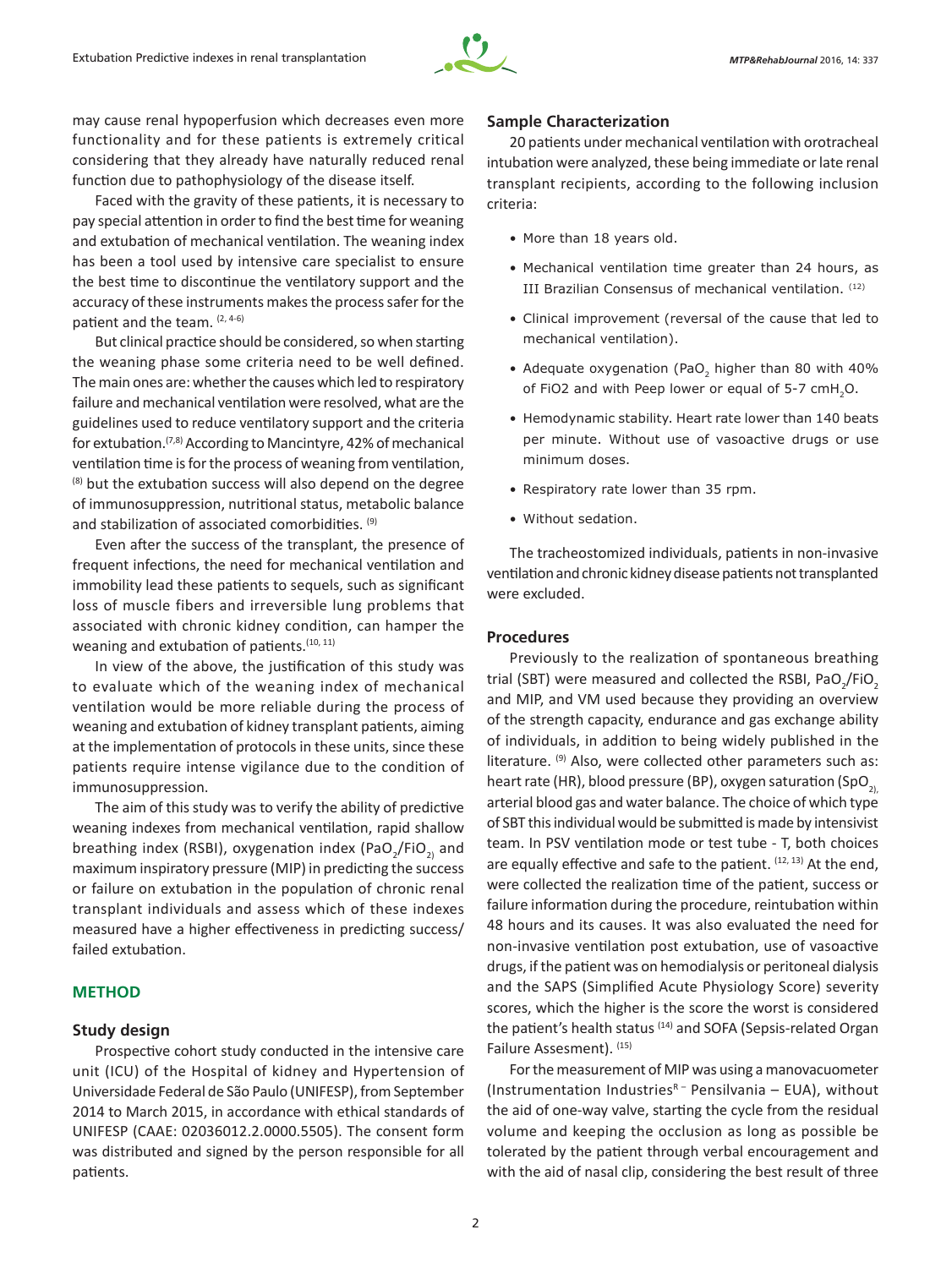

consecutive collections. To obtain the predicted MIP was used the equation of Neder et al. (16)

To obtain the RSBI (f/VC) was measured the respiratory frequency (f) through a mouthpiece for one minute in which the patient was instructed to keep habitual breathing, was used a ventilometer (Ferraris<sup>R</sup> – Colorado, EUA), to obtaining the tidal volume (VC) in liters  $(17)$  and for the analysis of PaO<sub>2</sub>/FiO<sub>2</sub> was considered the arterial blood gas analysis and the value of the fraction of inspired oxygen (FiO<sub>2</sub>) which the patient was being ventilated.

To the RSBI was considered the value of 60-105 (16) and to PaO<sub>2</sub>/FiO<sub>2</sub> lower than 150<sup>(8)</sup> as parameters of normality.

SBT was conducted over a period of 30 to 60 minutes, with the following parameters: pressure support ventilation (PSV) from 6 to 8 cmH<sub>2</sub>O, positive end-expiratory pressure (PEEP) from 5 to 7 cmH<sub>2</sub>O and FiO<sub>2</sub> up to 40%, or using T-tube with the support when necessary to maintain SpO<sub>2</sub>.

Before being extubated, the patients were rigorously assessed according to the level of consciousness, degree of collaboration and the ability to cough to eliminate secretion of the lungs and/or upper airways.

In cases of SBT failure, the patient was forwarded to mechanical ventilation for 24 more hours to rest and may go through new SBT later.

It was considered as SBT failure: (8)

- Respiratory rate lower than 35 ipm.
- Arterial oxygen saturation lower than 90%.
- Heart rate higher than 140 bpm.
- Systolic blood pressure higher than 180 mmHg or lower than 90 mmHg.
- • Signs and symptoms: shaking, sweating, altered level of consciousness.

The extubation failure was considered when there was need for reintubation during the first 48 hours. Individuals who presented extubation failure not passed again in the Protocol. (7)

In Figure 1 presents a simplified flowchart with the design of the study.



Figure 1. Flowchart of the study design. Subtitle: MIP = maximum inspiratory pressure; RSBI = rapid shallow breathing index; PaO2/FIO2 = oxygenation rate.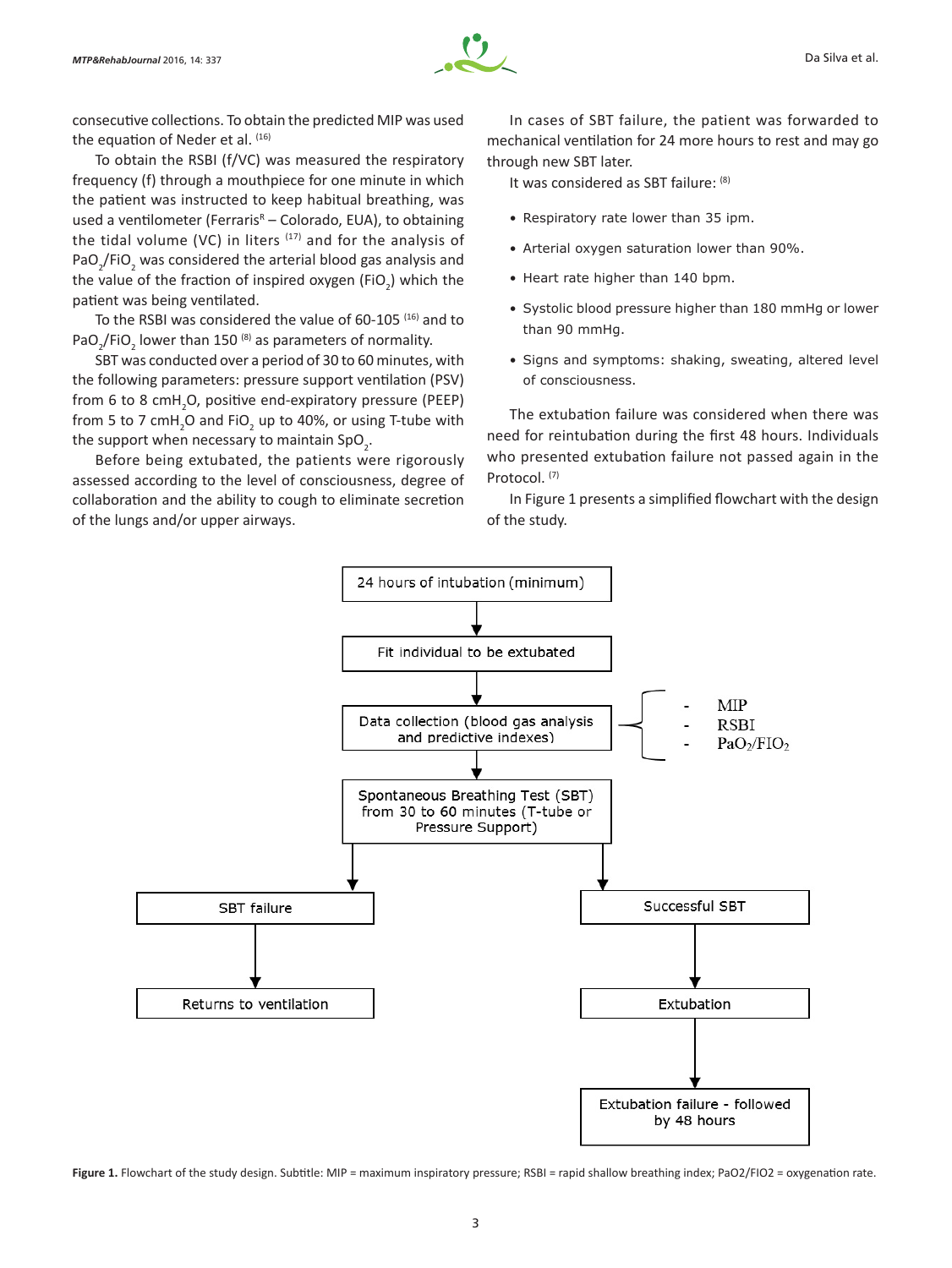

#### **Statistical analysis**

The number of patients involved in the study was based on a convenience sampling. All individuals on mechanical ventilation with orotracheal intubation were eligible. The numeric variables are presented in mean values and standard deviation and the categorical (hemodialysis) in frequency and proportion. There was not enough casuistry for comparison of means.

## **RESULTS**

36 patients were eligible and 16 were excluded: 8 deaths, 2 tracheostomy, 2 extubations with less than 24 hours, 1 child, 1 accidental extubation, and 2 follow losses. Therefore, were evaluated 20 patients.

The age of patients ranged from 30 to 71 years, with an average of 46.9 ± 3.06 years, 14 male. The causes of intubation were diverse, being divided into: respiratory, surgical, cardiology, neurological and clinical.

Of the 20 evaluable patients, three (15%) patients developed extubation failure requiring orotracheal reintubation within the first 48 hours, these are presented, as Table 1, with greater age, higher BMI and higher blood pressure when compared to the successful group. The causes related to reintubation were: post-extubation respiratory failure, lowered level of consciousness and cardiopulmonary arrest.

In relation to weaning predictive indexes can be seen that PaO<sub>2</sub>/FiO<sub>2</sub> and RSBI were within the expected values of normality in both groups, while MIP presented decreased in both groups (Table 2).

The three individuals of the failure group were submitted to SBT with PSV, and presented more tachypneic with worse oxygenation index, they also had to undergo to NIV post extubation.

In table 3 are described the clinical data and the severity index of these patients, in which can be observed that the weaning failed group showed metabolic acidosis, a more

**Table 1.** Demographics, hemodynamics and arterial oxygen saturation of 20 patients evaluated.

| <b>Variables</b>        | Successful N=17 | <b>Failure N=3</b> |
|-------------------------|-----------------|--------------------|
|                         | Mean (SD)       | Mean (SD)          |
| Male (N)                | 12              | $\overline{2}$     |
| Age (years)             | 43.17 (11.14)   | 68 (2.64)          |
| BMI ( $\text{kg/m}^2$ ) | 25.7(5.1)       | 31(3.7)            |
| HR (bpm)                | 91.35 (13.87)   | 70 (19.15)         |
| SBP (mmHg)              | 130.82 (19.68)  | 155.33 (13.50)     |
| DPB (mmHg)              | 70.94 (10.38)   | 85.66 (20.98)      |
| SpO, (%)                | 96.11 (1.61)    | 95.33 (2.30)       |

BMI-body mass index; HR-heart rate; SBP – systolic blood pressure; DBP-diastolic blood pressure; SpO<sub>2</sub> - oxygen saturation.

positive water balance, and the need for vasoactive drugs, when compared to the successful group. In relation to the gravity index, were collected SOFA<sup>(17)</sup> and SAPS<sup>(16)</sup> indexes, in which the percentage of predicted mortality was shown to be greater for the weaning failed group.

| Table 2. Data referring to the days of intubation, spontaneous breathing   |
|----------------------------------------------------------------------------|
| test and its parameters, weaning predictive indexes and use of noninvasive |
| ventilation.                                                               |

| <b>Variables</b>                          | <b>Successful N=17</b> | <b>Failure N=3</b> |
|-------------------------------------------|------------------------|--------------------|
|                                           | Mean (SD)              | Mean (SD)          |
| TOT (days)                                | 6.76(5.86)             | 4(3.46)            |
| SBT (PSV/T-tube) (N)                      | 15/2                   | 3/0                |
| SBT Time (min)                            | 43(13)                 | 45 (15)            |
| First SBT failure (N)                     | $\mathbf{1}$           | $\mathbf 0$        |
| PEEP (cmH,O)                              | 5.4(0.5)               | 6(1.73)            |
| PSV (cmH <sub>2</sub> O)                  | 7.3(0.48)              | 6.33(0.57)         |
| FiO <sub>2</sub>                          | 0.31(0.03)             | 0.3(0)             |
| RR (rpm)                                  | 18.58 (3.96)           | 22.66 (3.05)       |
| $VM$ (ml)                                 | 9.87(3.9)              | 11.52(2.3)         |
| $TV$ (ml)                                 | 576.01 (178.06)        | 516.87 (120.14)    |
| RSBI (f/L/mi)                             | 36.38 (15.56)          | 46.00 (14.60)      |
| PaO <sub>2</sub> /FiO <sub>2</sub> (mmHg) | 418.44 (89.78)         | 370.73 (37.07)     |
| MIP (cmH <sub>2</sub> O)                  | 46.23 (25.09)          | 37.33 (15.14)      |
| MIP (% predicted)                         | 32.91 (17.09)          | 25.57 (6.55)       |
| Use of NIV post extubation (N)            | 14                     | 3                  |

TOT – tube orotracheal; SBT - spontaneous breathing test; PEEP - positive expiratory end pressure; PSV - pressure support ventilation;  $FIO_2$  – fraction of inspired oxygen; VM - volume per minute; TV – tidal volume; RSBI - rapid shallow breathing index; Pao<sub>2</sub>/FiO<sub>2</sub> - oxygenation index; MIP - maximum inspiratory pressure; MIP (%) - percentages of maximum inspiratory pressure predicted; NIV – non-invasive ventilation.

#### **Table 3.** clinical data and indexes of the 20 patients evaluated.

| <b>Variables</b>            | <b>Successful N=17</b> | Failure N=3      |
|-----------------------------|------------------------|------------------|
|                             | Mean (SD)              | Mean (SD)        |
| Hemodialysis (N)            | 10 (58%)               | 2(66%)           |
| Positive Water Balance (ml) | 383 (453.96)           | 1518.92 (2417.6) |
| Negative Water Balance (ml) | 1154.5 (745.10)        | 906.4 (N/A)      |
| Ph                          | 7.35(0.06)             | 7.31(0.10)       |
| PO, (mmHg)                  | 113.65 (27.31)         | 125.53 (11.12)   |
| $HCO$ <sub>,</sub> (mEq/L)  | 20.96 (2.59)           | 17.93 (6.77)     |
| PCO <sub>2</sub> (mmHg)     | 38.84 (5.12)           | 35.43 (9.62)     |
| Vasoactive Drugs (N)        | 0                      | 3                |
| <b>SOFA</b>                 | 4.5(1.9)               | 3.5(0.7)         |
| SAPS <sub>3</sub>           | 43.82 (13.33)          | 52.66 (8.50)     |
| Planned SAPS Mortality (%)  | 0.13(0.13)             | 0.23(0.13)       |

PO<sub>2</sub> – arterial oxygen pressure; HCO<sub>3</sub> – bicarbonate; PCO<sub>2</sub> - partial pressure of carbon dioxide; SAPS - Simplified Acute Physiology Score.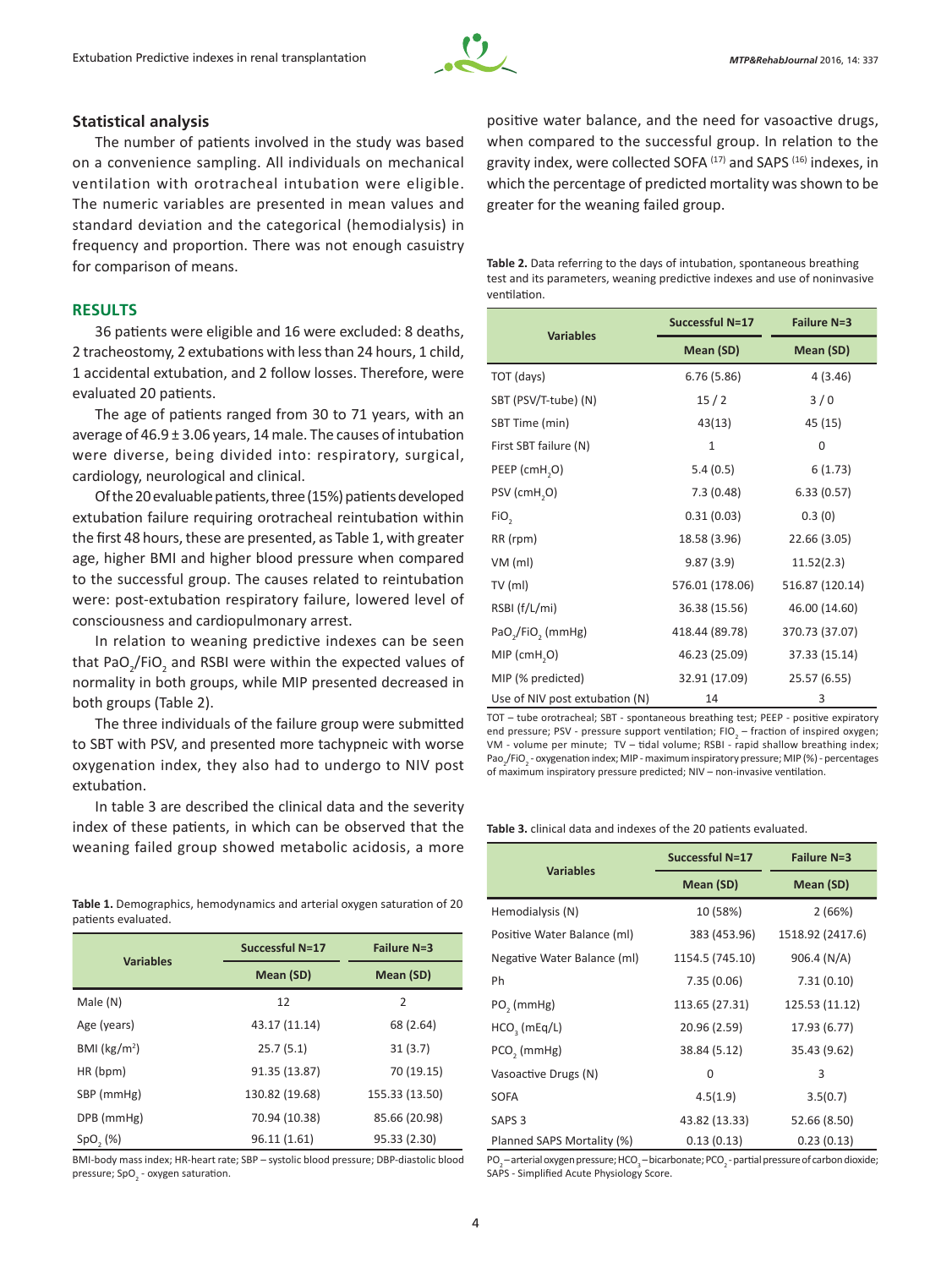#### **DISCUSSION**

Of the top five indexes recommended by III Brazilian Consensus Mechanical Ventilation, three were used in our study: RSBI, maximum inspiratory pressure (MIP) and minute ventilation (MV). The relation of airway occlusion pressure during the first 100 ms of inspiration (P0,1), was not used by the absence of necessary and specific equipment to its proper measurement, and the index of CROP (complacency, frequency, oxygenation, pressure), also was not used, being considered as a limitation of the study for loss of data on the values of plateau pre extubation pressure. (18.19) All recommended indexes show similar efficiency in assisting the conduct of weaning, confirming our hypothesis that values found when according to normality relate with the greatest chance of the patient remain stable after extubation, except for inspiratory muscle strength (MIP), which, in this study, showed to be less than the predicted value, even in patients who evolved successfully extubation.

Studies show the difficulty of the health professionals to predict the ideal time to start and finish the weaning; this difficulty becomes even more apparent in populations with specific characteristics, as experienced by the kidney transplanted patients. According to Figueroa, the accuracy in finding the exact moment of this process varies around 59%. And the situation of these patients in the first 48 hours is what determines the course of evolution. (20)

Bush studied a group of 80 chronic renal individuals distributed in different levels of severity of the disease. In his findings were not found differences in results regarding spirometry values, however, the group transplanted, the residual volume was lower when compared to other groups with  $p<0.01$ , which suggests an important commitment probably due to multiple lung infections and surgical approach. <sup>(21)</sup> This fact could lead us to think that our patients, chronic renal transplant recipients and many of them undergoing hemodialysis sessions would have higher risk of post-extubation failure. However, we observed that only three patients evolved with failure after extubation.

Another probable cause of pulmonary impairment cited by this same author was the respiratory muscle dysfunction, in addition to the reduced lung volume,  $(22)$  which would be confirmed in our patients that presented MIP also reduced and may be exacerbated in patients transplanted by the use of immunosuppressive drugs and steroids.

Kovelis assessed lung function and respiratory muscle strength in chronic renal failure patients undergoing hemodialysis, concluding that the worsening of pulmonary function was associated with weight gain in the interdialytic period. This study also shows the decrease in respiratory muscle strength associated with hemodialysis time to which the individual was exposed. <sup>(23)</sup> Although we have not measured the hemodialysis time, we can infer that the low inspiratory pressures may be related to the hemodialysis sessions, to which these patients underwent in the course of the disease. As well as the use of corticoids and the constant changes in fluid balance which worsens the muscle function and consequently pulmonary of these individuals. (24)

Vieira in his review article notes that individuals with chronic kidney failure are subject to many disturbances and musculoskeletal deformities. According to this author that weakness reaches type II muscle fibers, which can be caused by vitamin D deficiency, peripheral neuropathy, drug toxicity, changes in electrolyte concentrations, in addition to the lack of physical activity. (25) If we infer that these patients may also develop a weakness of the respiratory muscles, we could justify the reduction in rates observed in this study.

Several studies that evaluated chronic kidney patients in situations of weaning of the ventilatory support associated the found failures in the impaired muscle function with MIP, MEP and minute ventilation, vital capacity, inspiratory capacity and low peak flow, anemia in kidney disease which reduces oxygen delivery to the muscles, plus the presence of uremia, poor nutrition, vitamin D metabolism abnormalities, excessive parathyroid hormone, inadequate synthesis of hormone proteins and alteration of the biochemistry integrity of the cell membrane, secondary myopathies to immunosuppressive therapy, water balance, in addition to metabolic abnormalities and immune damage, predisposing infection. (11.26-28)

Santos compared the shallow breathing index in three modes, PSV, CPAP, SBT with T-tube, correlating the results with the success of weaning and, although did not find a significant difference between values confirming the idea that all weaning techniques are safe, the author suggests that the RSBI is able to predict the success, but is not able to predict failure if lower than 105, so it is recommended that be evaluated together with other predictors. (29) In this study we observed that individuals with failed extubation presented higher RSBI, although we couldn't find significant difference, suggests the effectiveness of the index in collaboration with the security of extubation, corroborating with Santos.

Among the various existing studies about weaning of mechanical ventilation and assessment of pulmonary function in kidney individuals we did not find any that evaluated the weaning predictive indices in this specific population. In relation to muscle strength, several studies about inspiratory and expiratory muscles were found and all presented similar results as regards the reduction of the MIP (30) which corroborates with our results that also showed the decrease of MIP and percentage of predicted MIP for this population.

We could also observe that the failed extubation group showed age, BMI and respiratory rate higher compared to the successful group. In addition, it presented metabolic acidosis which may justify the increased respiratory rate by hyperventilation, which can take the patient to the tiredness and muscle fatigue, explaining the lack of success in weaning and extubation. Other factors that could justify the failures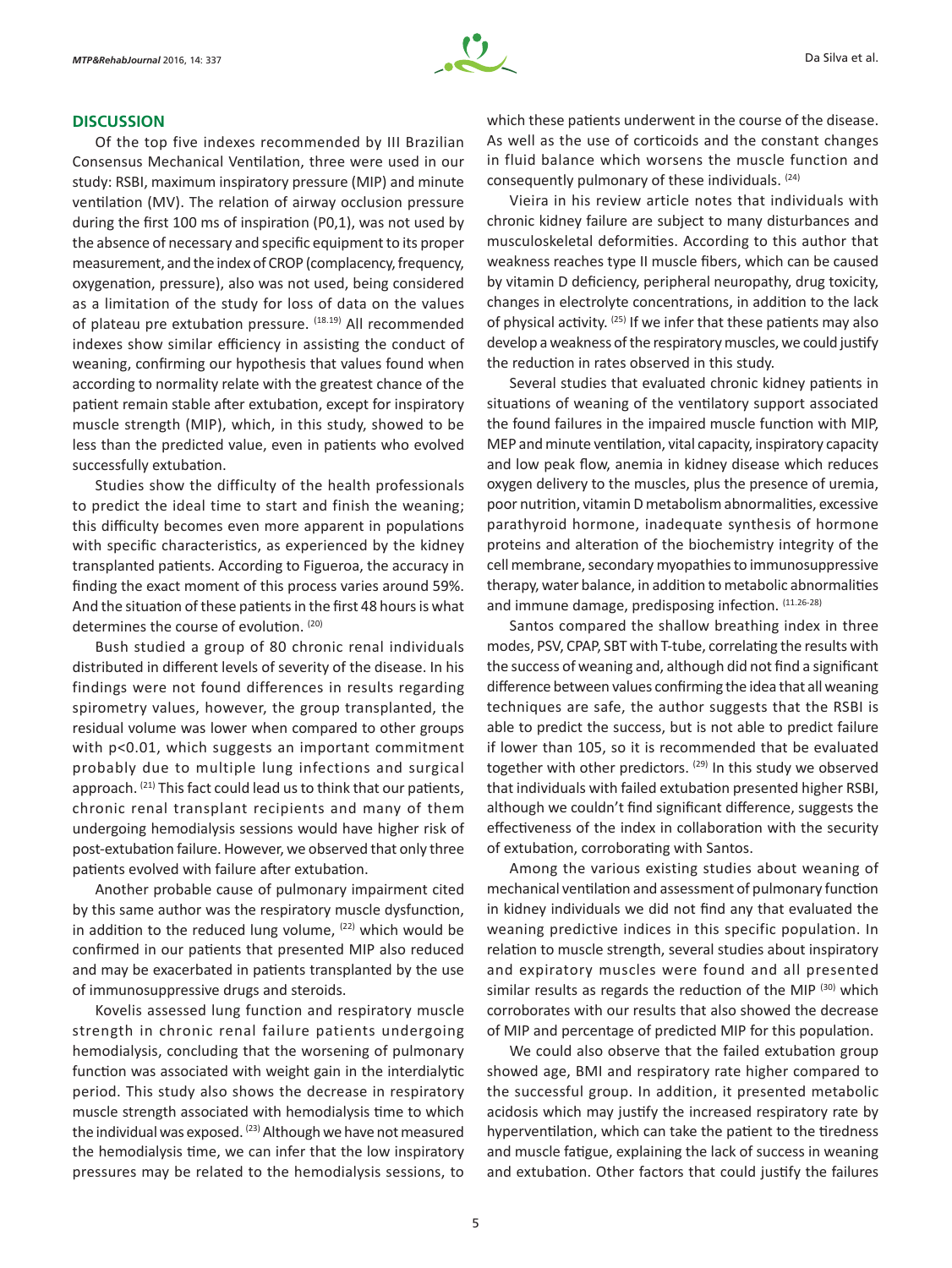

in these patients would be the shortest time of intubation (96 hours) and score higher on the gravity SAPS when compared to the successful extubation group. A shorter intubation can highlight precocity in the retreat of the ventilatory prosthesis, because in this study, even though the indexes evaluated were outside the normal parameters, if the patient were in satisfactory clinical condition and level of consciousness the extubation would be held.

We highlight as limitations of the study the sample loss, the number of extubations that occurred before the 24-hour period, and the adherence of the team about the implementation of the protocol, even if previously trained.

Considering the observed results, this study opens up spaces for conducting a longitudinal study with this population, in which we can associate the weaning predictive indexes with the time of exposure to dialysis which the patients were submitted, obtain a cutting point for the studied indexes using a larger sample, and also take advantage of more recent studies that suggest the importance of individualized data such as anthropometric values (32) and markers of cardiac dysfunction (33) of the patients in the construction of predictive indexes.

## **CONCLUSION**

In this pilot study, the weaning predictive indexes of mechanical ventilation commonly used for the general population, when within the expected values of normality, do not appear to be sensitive in predicting successful extubation in renal transplant patients, but in general practice it showed to be safe and efficient in helping the team in the weaning process with an appropriate clinical evaluation.

#### **Acknowledgements**

We appreciate the collaboration of Bruna Saviano and Flavio Rezende de Freitas which contributed to the initial ideas, discussions about work and record data of patients.

#### **AUTHOR'S CONTRIBUTIONS**

Silva, LDA – collect, data creation and acquisition and writing of the manuscript Almeida, MMMF - collect, statistical analysis and writing of the manuscript Quaresma, MO – collect and data acquisition

Castro, T – collect and data acquisition

Santos, AM – collect and data acquisition

Chiavegato, LD – delineation and main guidance of the study, statistical analysis and final revision of the manuscript

#### **CONFLICTS OF INTEREST**

The authors declare that they have no conflicts of interest in the research.

#### **AUTHOR DETAILS**

2 Universidade Federal de São Paulo (UNIFESP), São Paulo, SP, Brasil. 4 Programa de Residência Multiprofissional, Universidade Federal de São Paulo (UNIFESP), São Paulo, SP, Brasil.

### **REFERENCES**

1. JER. J. Doença Renal Crônica: Definição, Epidemiologia e Classificação. . J Bras Nefrol. 2004;26(3):1-3.

- 2. Cury JL, Brunetto AF, Aydos RD. Efeitos negativos da insuficiência renal crônica sobre a função pulmonar e a capacidade funcional. Brazilian Journal of Physical Therapy. 2010;14:91-8.
- 3. Drury DR, Henry JP, Goodman J. The Effects of Continuous Pressure Breathing on Kidney Function. The Journal of clinical investigation. 1947;26(5):945-51.
- 4. Pierson DJ. Respiratory considerations in the patient with renal failure. Respiratory care. 2006;51(4):413-22.
- 5. Miller WT, Jr. Pulmonary infections in patients who have received solid organ transplants. Seminars in Roentgenology.35(2):152-70.
- 6. Canet E, Osman D, Lambert J, Guitton C, Heng AE, Argaud L, et al. Acute respiratory failure in kidney transplant recipients: a multicenter study. Critical care. 2011;15(2):R91.
- 7. Koyner JL, Murray PT. Mechanical ventilation and the kidney. Blood purification. 2010;29(1):52-68.
- 8. Goldwasser R, Farias A, Freitas EE, Saddy F, Amado V, Okamoto VN. Desmame e interrupção da ventilação mecânica. Revista Brasileira de Terapia Intensiva. 2007;19:384-92.
- 9. MacIntyre NR, Cook DJ, Ely EW, Jr., Epstein SK, Fink JB, Heffner JE, et al. Evidence-based guidelines for weaning and discontinuing ventilatory support: a collective task force facilitated by the American College of Chest Physicians; the American Association for Respiratory Care; and the American College of Critical Care Medicine. Chest. 2001;120(6 Suppl):375S-95S.
- 10. Navalesi P, Frigerio P, Patzlaff A, Haussermann S, Henseke P, Kubitschek M. Prolonged weaning: from the intensive care unit to home. Revista portuguesa de pneumologia. 2014;20(5):264-72.
- 11. Karacan O, Tutal E, Colak T, Sezer S, Eyuboglu FO, Haberal M. Pulmonary function in renal transplant recipients and end-stage renal disease patients undergoing maintenance dialysis. Transplantation proceedings. 2006;38(2):396-400.
- 12. Condessa RL, Brauner JS, Saul AL, Baptista M, Silva AC, Vieira SR. Inspiratory muscle training did not accelerate weaning from mechanical ventilation but did improve tidal volume and maximal respiratory pressures: a randomised trial. Journal of physiotherapy.2013;59(2):101-7.
- 13. Ladeira MT, Vital FM, Andriolo RB, Andriolo BN, Atallah AN, Peccin MS. Pressure support versus T-tube for weaning from mechanical ventilation in adults. The Cochrane database of systematic reviews. 2014;5:CD006056.
- 14. Metnitz PG, Moreno RP, Almeida E, Jordan B, Bauer P, Campos RA, et al. SAPS 3--From evaluation of the patient to evaluation of the intensive care unit. Part 1: Objectives, methods and cohort description. Intensive care medicine. 2005;31(10):1336-44.
- 15. Vincent JL et al. The SOFA (Sepsis-related Organ Failure Assessment) score to describe organ dysfunction / failure. Intensive Care Med. 1996;22:707-710
- 16. Neder JA, Andreoni S, Lerario MC, Nery LE. Reference values for lung function tests: II. Maximal respiratory pressures and voluntary ventilation. Brazilian Journal of Medical and Biological Research. 1999;32:719-27.
- 17. Blackwood B, Alderdice F, Burns K, Cardwell C, Lavery G, O'Halloran P. Use of weaning protocols for reducing duration of mechanical ventilation in critically ill adult patients: Cochrane systematic review and meta-analysis. Bmj. 2011;342:c7237.
- 18. Carvalho, CRR et al, III Consenso Brasileiro de Ventilação Mecanica, J Bras Pneumol. 2007;33(Supl 2):S 54-S 70
- 19. Nemer SN, Barbas CSV. Parâmetros preditivos para o desmame da ventilação mecânica. Jornal Brasileiro de Pneumologia. 2011;37:669-79.
- 20. Figueroa-Casas JB, Dwivedi AK, Connery SM, Quansah R, Ellerbrook L, Galvis J. Predictive models of prolonged mechanical ventilation yield moderate accuracy. Journal of critical care. 2015;30(3):502-5.
- 21. Bush A, Gabriel R. Pulmonary function in chronic renal failure: effects of dialysis and transplantation. Thorax. 1991;46(6):424-8.